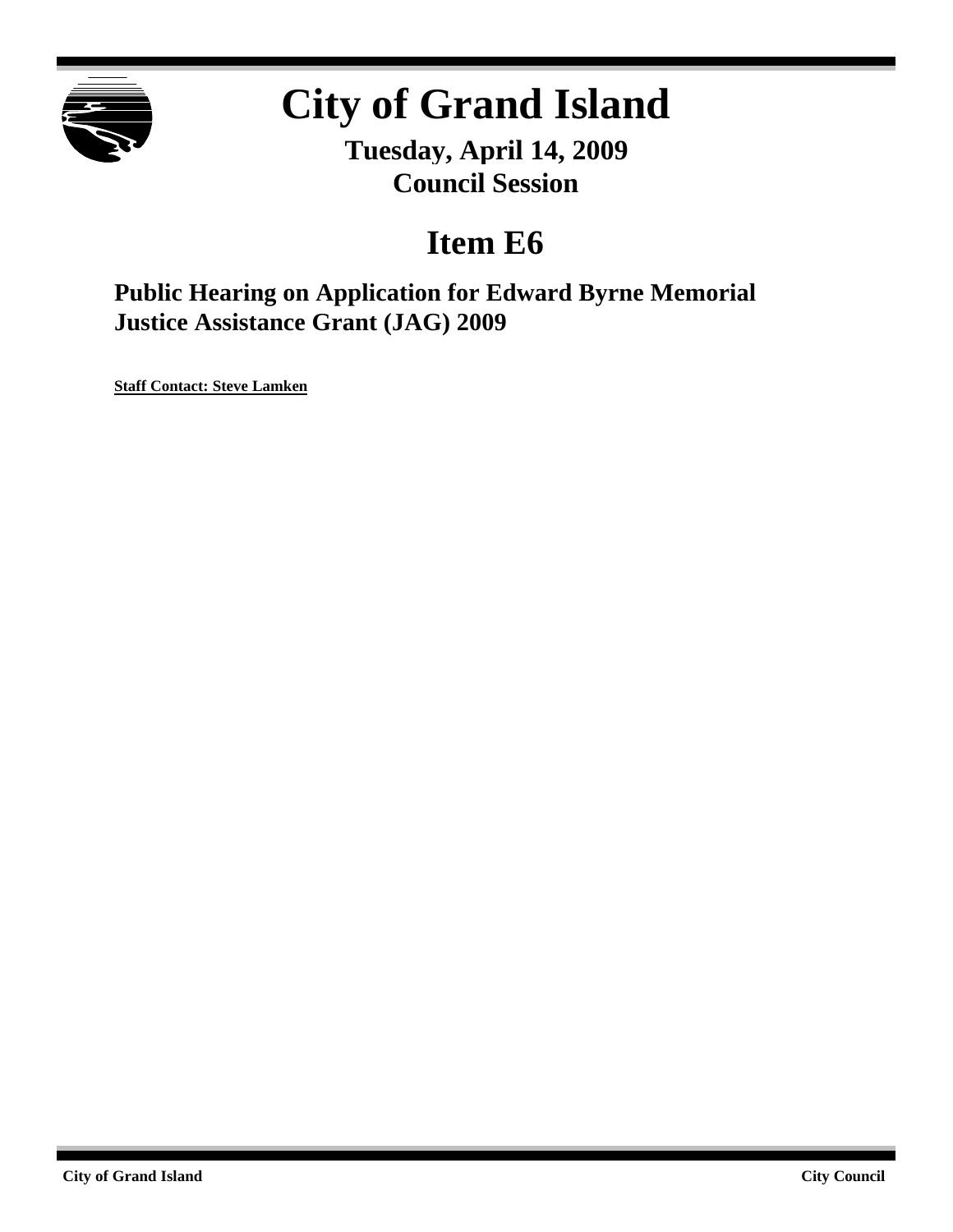# **Council Agenda Memo**

| From:                | Chief Steven Lamken, Police Department                       |
|----------------------|--------------------------------------------------------------|
| <b>Meeting:</b>      | April 14, 2009                                               |
| Subject:             | Edward Byrne Memorial Justice Assistance Grant (JAG)<br>2009 |
| Item $\#$ 's:        | E-6 & G-16                                                   |
| <b>Presenter(s):</b> | Steve Lamken, Chief of Police                                |

### **Background**

The Grand Island Police Department and Hall County Sheriff's Department are eligible to receive Justice Assistance Grant money from the U.S. Department of Justice in 2009. The total award for Grand Island is in the amount of \$113,218 and may be spent over a four year period. The Grand Island Police Department will serve as the fiscal agency on this grant. The Hall County Sheriff's Department will be a disparate agency and will receive twenty five percent of the award totals, \$28,304.50, with the remaining seventy five percent, \$84,913.50 to the City of Grand Island.

### **Discussion**

There is a federal mandate that requires a public hearing regarding the application process and disbursement of the JAG funds.

\$84,913.50 from the grant funds awarded to the Grand Island Police Department is tentatively allocated to purchase equipment to improve police communication and reporting processes; to include automated reporting equipment, police radios, and mobile data equipment for patrol vehicles.

\$28,304.50 from the grant funds awarded to the Hall County Sheriff's Department, a named disparate agency, is tentatively allocated to purchase equipment that includes rifles, handguns, and taser equipment.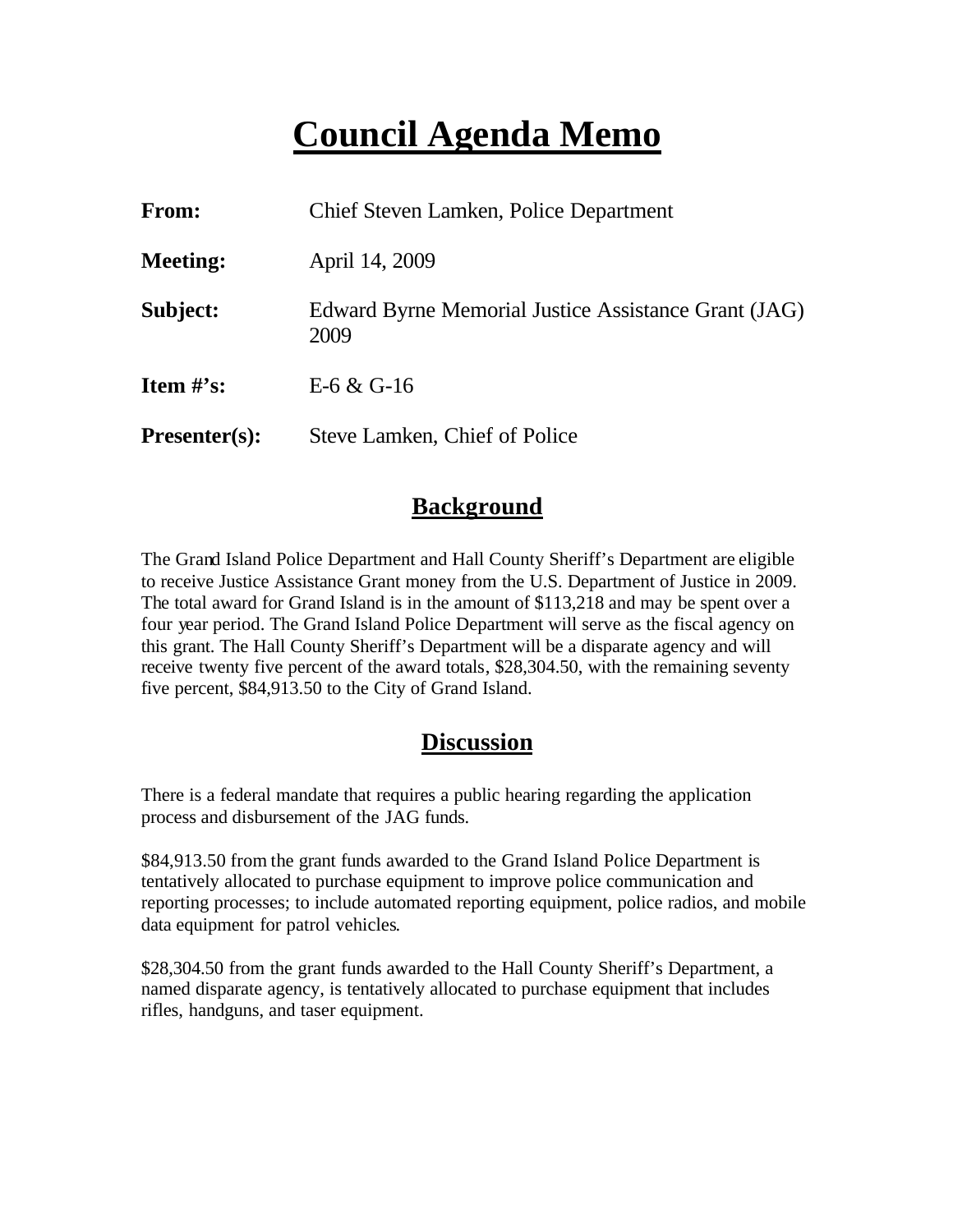# **Alternatives**

It appears that the Council has the following alternatives concerning the issue at hand. The Council may:

- 1. Approve the application and suggested disbursement of JAG funds.
- 2. Reject the application and use of JAG funds<br>3. Send to committee for further discussion.
- Send to committee for further discussion.
- 4. Table for more discussion.
- 5. Take no action.

# **Recommendation**

City Administration recommends that the Council approve the application and suggested disbursement as presented.

## **Sample Motion**

Move to approve the application and suggested disbursement of Justice Assistance Grant funding.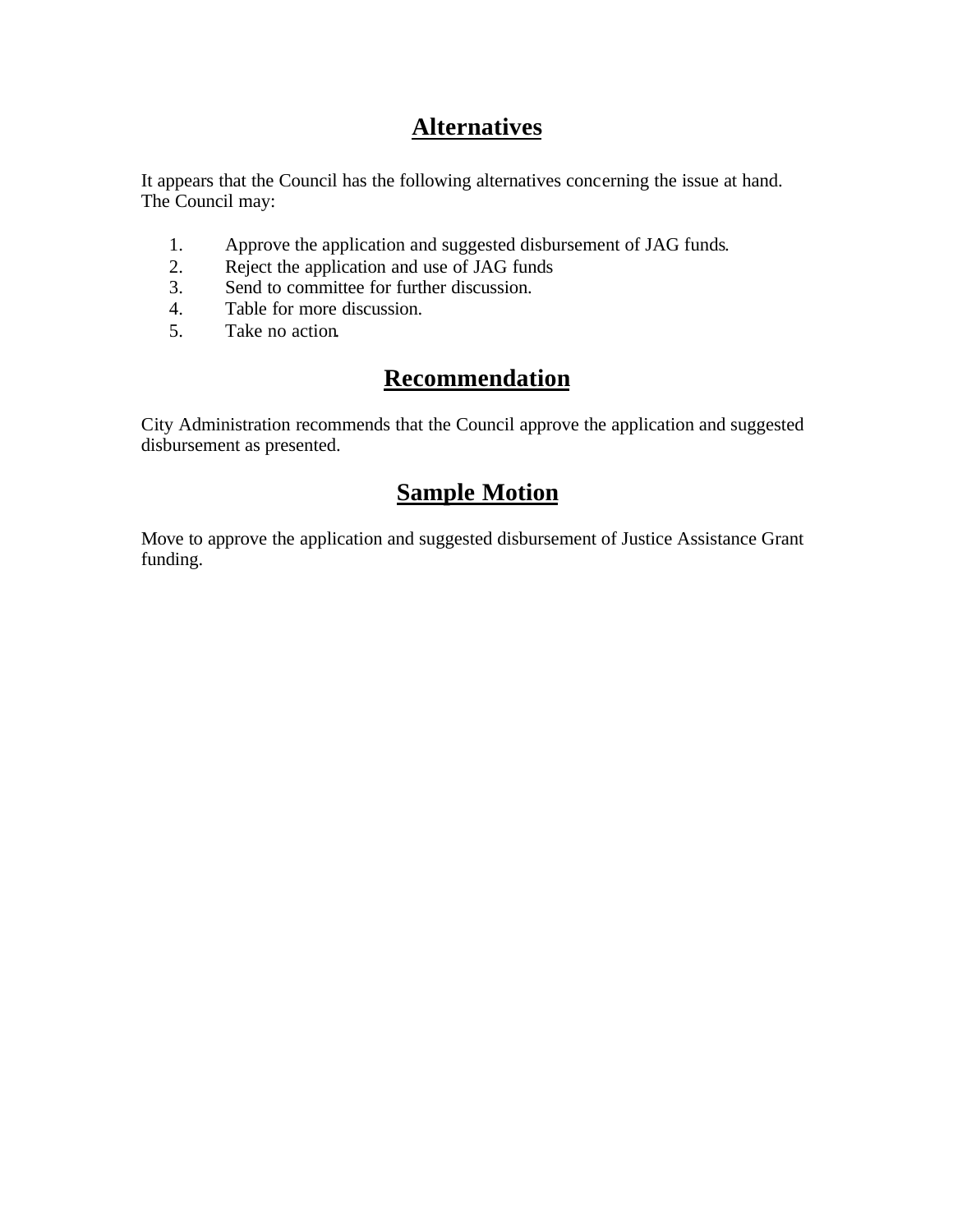#### GMS APPLICATION NUMBER 2009-F4546-NE-SB FUNDING OPPORTUNITY NUMBER: BJA-2009-2101

#### THE STATE OF NEBRASKA

#### COUNTY OF HALL

#### MEMORANDUM OF UNDERSTANDING BETWEEN THE CITY OF GRAND ISLAND, NEBRASKA AND COUNTY OF HALL, NEBRASKA

#### 2009 BYRNE JUSTICE ASSISTANCE GRANT (JAG) PROGRAM AWARD

This agreement is made and entered into this \_\_\_\_\_\_\_day of April, 2009, by and between The County of Hall, acting by and through its governing body, The Hall County Board of Supervisors, hereinafter referred to as COUNTY, and the CITY of Grand Island, acting by and through its governing body, the City Council, hereinafter referred to as CITY, both of Hall County, State of Nebraska, witnesseth:

**WHEREAS**, the City and County may apply for a direct award from the Justice Assistance Grant Program of \$113,218 and the City shall act as fiscal agent for this award and file the joint application on behalf of the City and County: and

**WHEREAS,** each governing body, in performing governmental functions or in paying for the performance of governmental functions hereunder, shall make that performance or those payments from current revenues legally available to that party: and

 **WHEREAS**, each governing body finds that the performance of this agreement is in the best interests of both parties, that the undertaking will benefit the public, and that the division of costs fairly compensates the performing party for the services or functions under this agreement: and

**WHEREAS**, the CITY agrees to provide the COUNTY \$28,304.50 from the \$113,218 JAG award: and

**WHERAS**, the CITY and COUNTY believe it to be in their best interests to reallocate the JAG funds.

**NOW THEREFORE, the COUNTY and City agree as follows:**